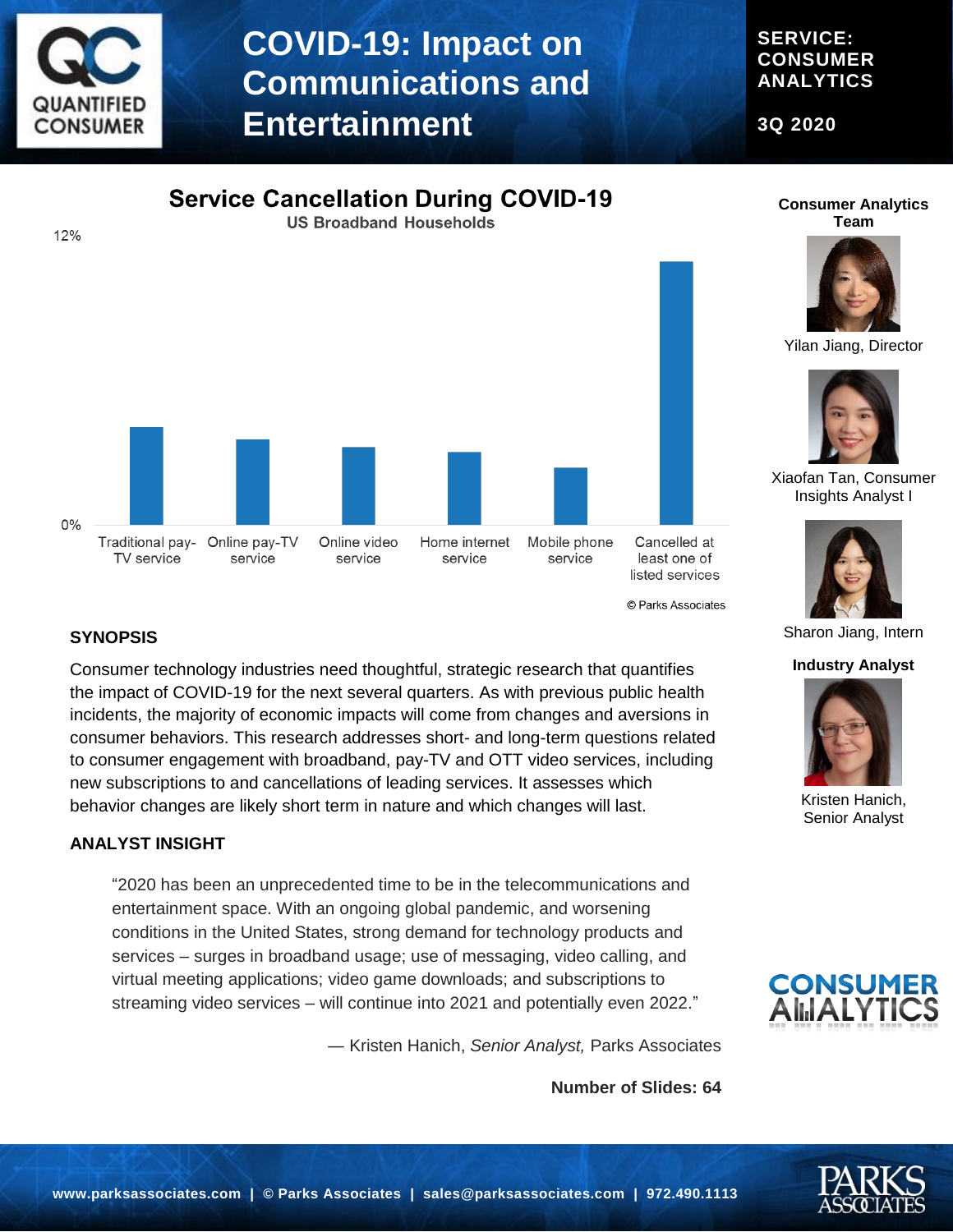# QUANTIFIED **CONSUMER**

## **COVID-19: Impact on Communications and Entertainment**

#### **SERVICE: CONSUMER ANALYTICS**

**3Q 2020**

### **CONTENTS**

**Key Questions Answered**

**Survey Methodology**

#### **COVID-19 Timeline**

#### **Executive Summary**

- Industry Insight
- Home Broadband Provider Net Promotor Score
- Concern Over Paying Bills Among Heads of BB HHs
- Likelihood of Cutting Services in Next 12 Months by Concern Over Paying Bills
- Intention to Cancel Pay-TV Service
- OTT Service Trials & Conversions During COVID-19
- Pay-TV Adoption by Service Type

#### **Impact on Internet Service Providers**

- COVID-19 Impact on Home Service Subscriptions (Q2/20)
- Service Cancellation During COVID-19 (Q2/20)
- Cancellation of Tested Home Services by Level of Concern Over Paying Bills (Q2/20)
- COVID-19 Impact on Home Internet or Mobile Services (Q2/20)
- COVID-19 Impact on Home Internet Service (Q2/20)
- Importance of Home Internet Service (2019 vs. 2020)
- Changes to Home Internet Service in the Next 12 Months (2019 - 2020)
- Likelihood of Making Changes to Home Internet Service (Q2/20)
- Likelihood of Making Changes to Mobile Service (Q2/20)
- Likelihood of Dropping Services by Concern Over Paying Bills (Q2/20)
- Substitutes for Mobile Phone Service (Q2/20)
- Service Cancellations During COVID-19 by Specific Company (Q2/20)

#### **Consumer Perception of Service Providers**

- Service Provider Net Promotor Score (2018 - 2020)
- Satisfaction with Handling of COVID-19 Crisis by Service Providers (Q2/20)
- Awareness of Home ISPs Responses to COVID-19 (Q2/20)
- Awareness of Mobile Service Providers Responses to COVID-19 (Q2/20)
- Consumer Perceptions of ISP's Handling of COVID-19 (Q2/20)
- Consumer Perceptions of Mobile Phone Service Providers' Handling of COVID-19 (Q2/20)
- Consumer Perceptions of Pay-TV Service Providers' Reactions to COVID-19 (Q2/20)

#### **Impact to Pay TV and OTT Services**

- Pay-TV & OTT Service Subscriptions (2011 - 2020)
- Pay-TV Adoption by Service Type (2019-2020)
- Online Pay-TV Services: Digital Newcomers vs. Services from Incumbents (Q1/20)
- OTT Service Use by Business Model During COVID-19 (Q2/20)
- OTT Service Trials and Conversions During COVID-19 (Q2/20)

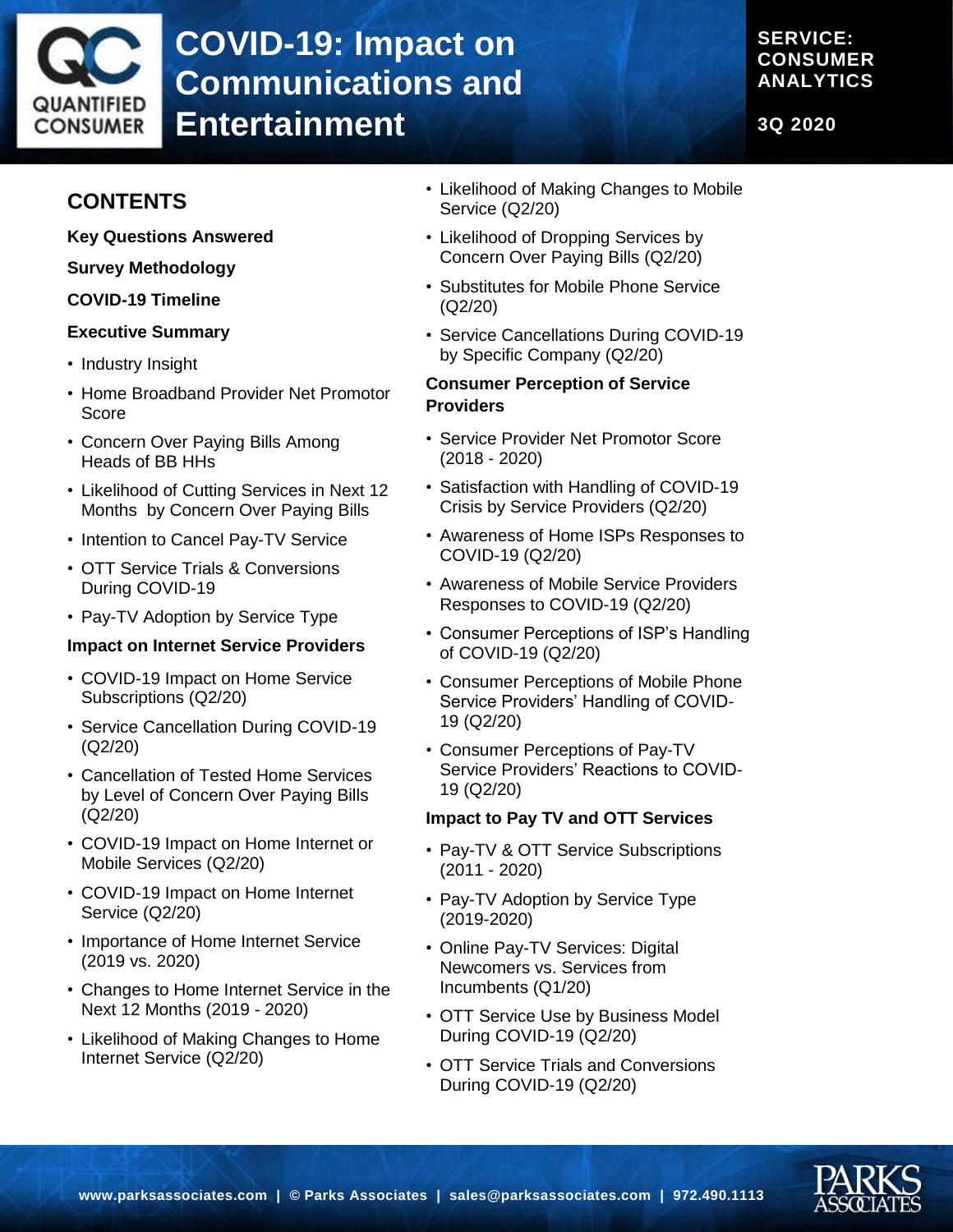

# **COVID-19: Impact on Communications and Entertainment**

#### **SERVICE: CONSUMER ANALYTICS**

**3Q 2020**

- OTT Service Trials (2017 2020)
- OTT Service Trials (2019 2020)
- OTT Service Trial Conversions (2019 2020)
- New Subscriptions to Online Video Services During COVID-19 (Q2/20)
- Reasons for Online Video Service Subscription During COVID-19 (Q2/20)
- Use of Transactional OTT Services During COVID-19 (Q2/20)

#### **Video Service Cancellations**

- Video Service Cancellation During COVID-19 (Q2/20)
- Traditional Pay-TV Cancellations (Q2/20)
- Online Pay-TV Cancellations (Q2/20)
- Reasons for Cancelling Pay-TV Services (Q2/20)
- Intention to Cancel Pay-TV Services After COVID-19 (Q2/20)
- Impact of Sports League Closures on Future Pay-TV Cancellations (Q2/20)
- Expected Timeline for Sports League to Resume (Q2/20)
- Likelihood of Re-subscribing to Pay-TV Service (Q2/20)
- Impact of Reduced Content Pipeline on Future Cancellations (Q2/20)
- Online Video Service Cancellation During COVID-19 (Q2/20)
- Reasons for Cancelling OTT Services (2019 - 2020)
- Drivers to Retain Online Video Service Subscribers (Q2/20)
- Intentions to Cancel Newly Started Video Services After COVID-19 (Q2/20)

• Most Enjoyed Video Content (2020 vs. 2019)

#### **Appendix**